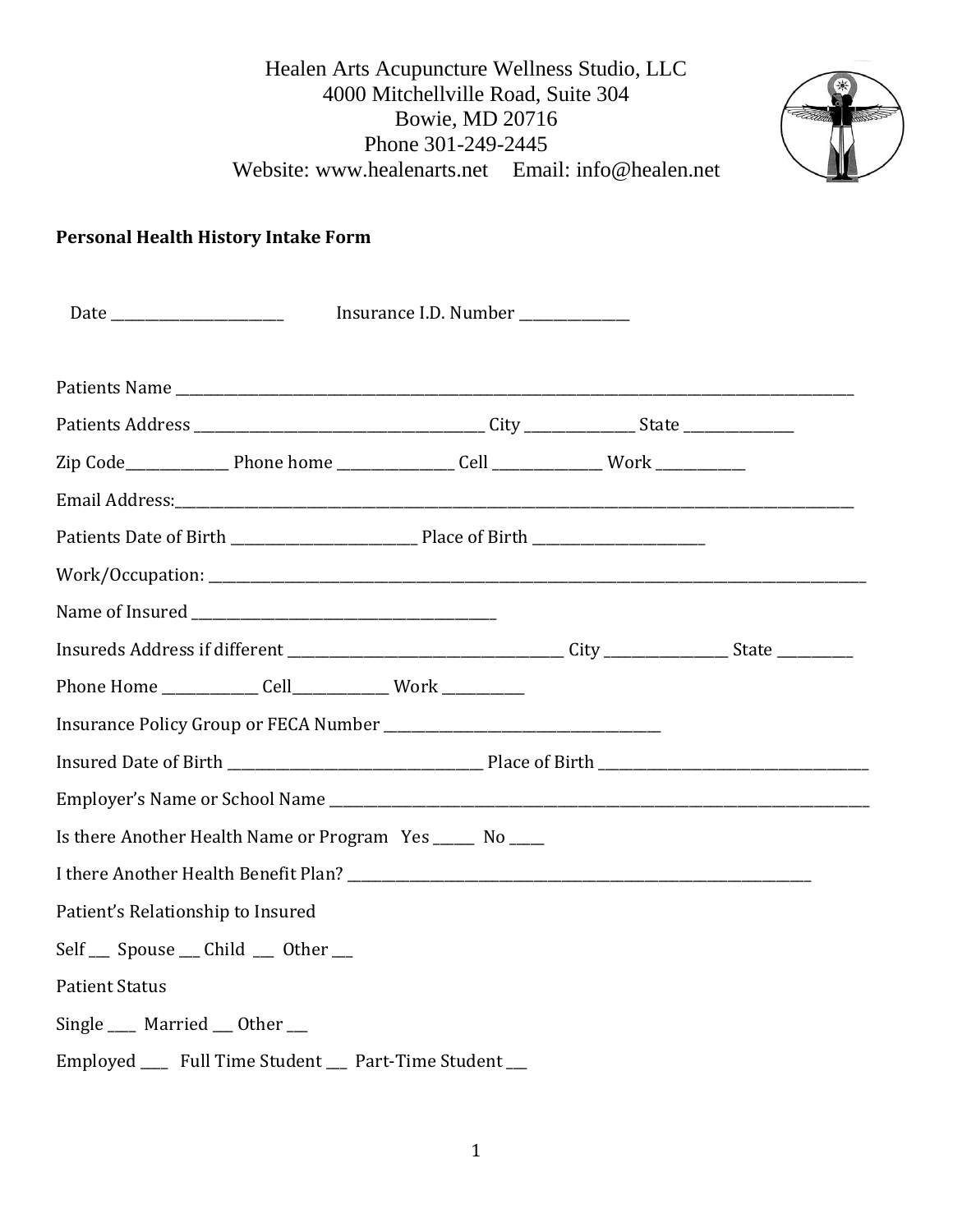

### **Personal Information:**

| Breast or bottle-feed (circle)                                    | Home or hospital birth (circle) |
|-------------------------------------------------------------------|---------------------------------|
|                                                                   |                                 |
| Are you presently under doctor's care? Yes _____ no ___           |                                 |
|                                                                   |                                 |
| Referring Provider's NPI number ______________________            |                                 |
| Are you under the care of an Alternative Medical Professional yes | no                              |
| If so please provide their information:                           |                                 |
|                                                                   |                                 |
| Are you presently using any type of therapy? If yes please list   |                                 |

Please provide your health condition (s)?

Are you taking medication: yes no

If you are taking medication, please name the medication are you presently taking?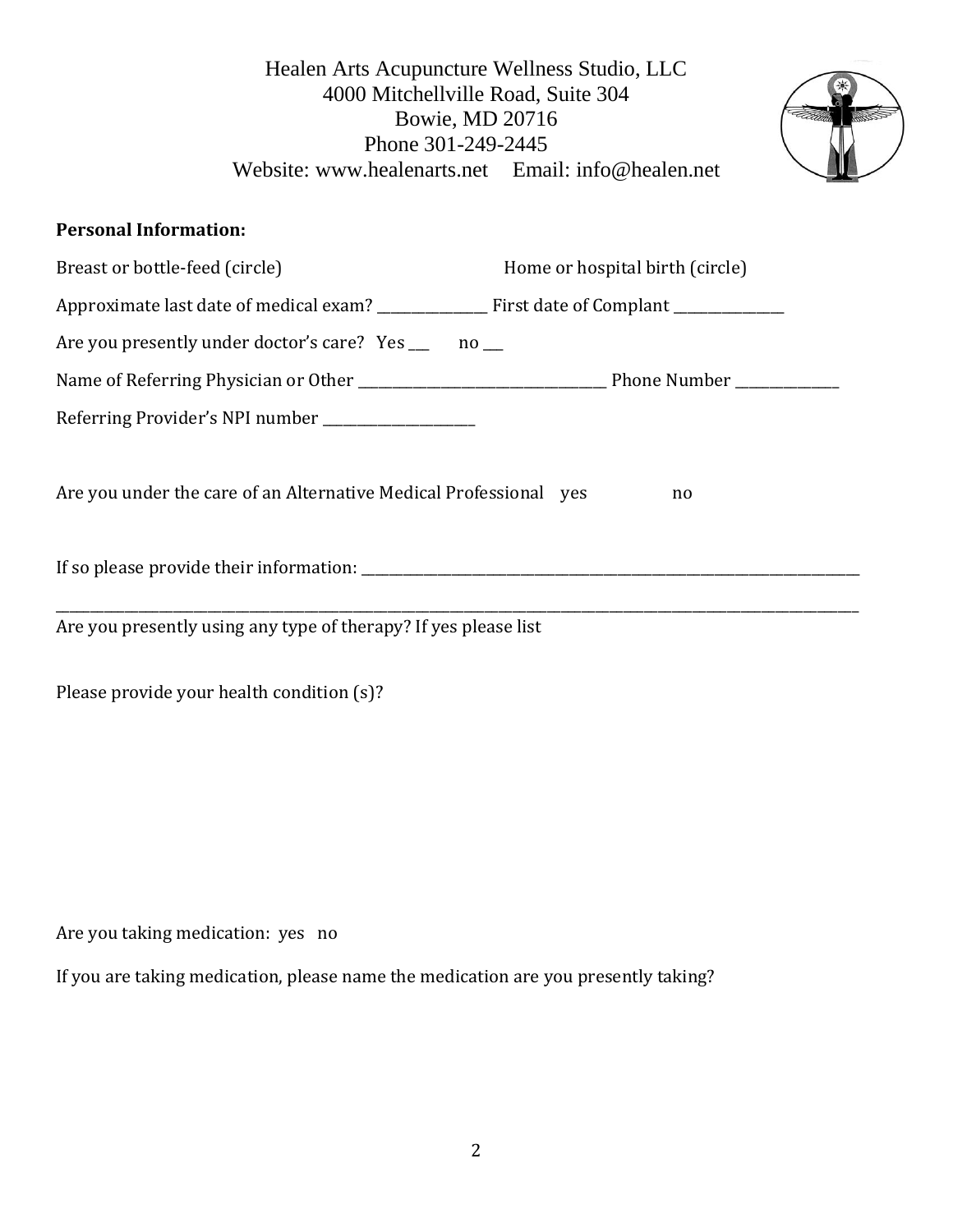

Please list any herbs or other supplements you are presently taking?

What is your major concern today?

## **Female Disorders:**

| When was your last pap test?                                                                   |                                                       |                     |            |
|------------------------------------------------------------------------------------------------|-------------------------------------------------------|---------------------|------------|
| Number of pregnancies:<br>deliveries                                                           | abortions                                             | miscarries          | other      |
| Do you practice birth control<br>ves<br>no                                                     |                                                       |                     |            |
| What form of birth control do you use:<br>condoms $\equiv$ spermicidal $\equiv$ 0ther $\equiv$ | pills __rhythm ___ IUD __ mucous method __ diaphragm  |                     |            |
| Date of last menstrual cycle?                                                                  | Are your cycles regular                               |                     | No results |
| How many days is your cycle?                                                                   | Are they painful____ heavy ____ clotty ____ Other ___ |                     |            |
| Do you have soreness in your breast during your cycle?                                         |                                                       | $No$ <sub>___</sub> |            |
| If so explain:                                                                                 |                                                       |                     |            |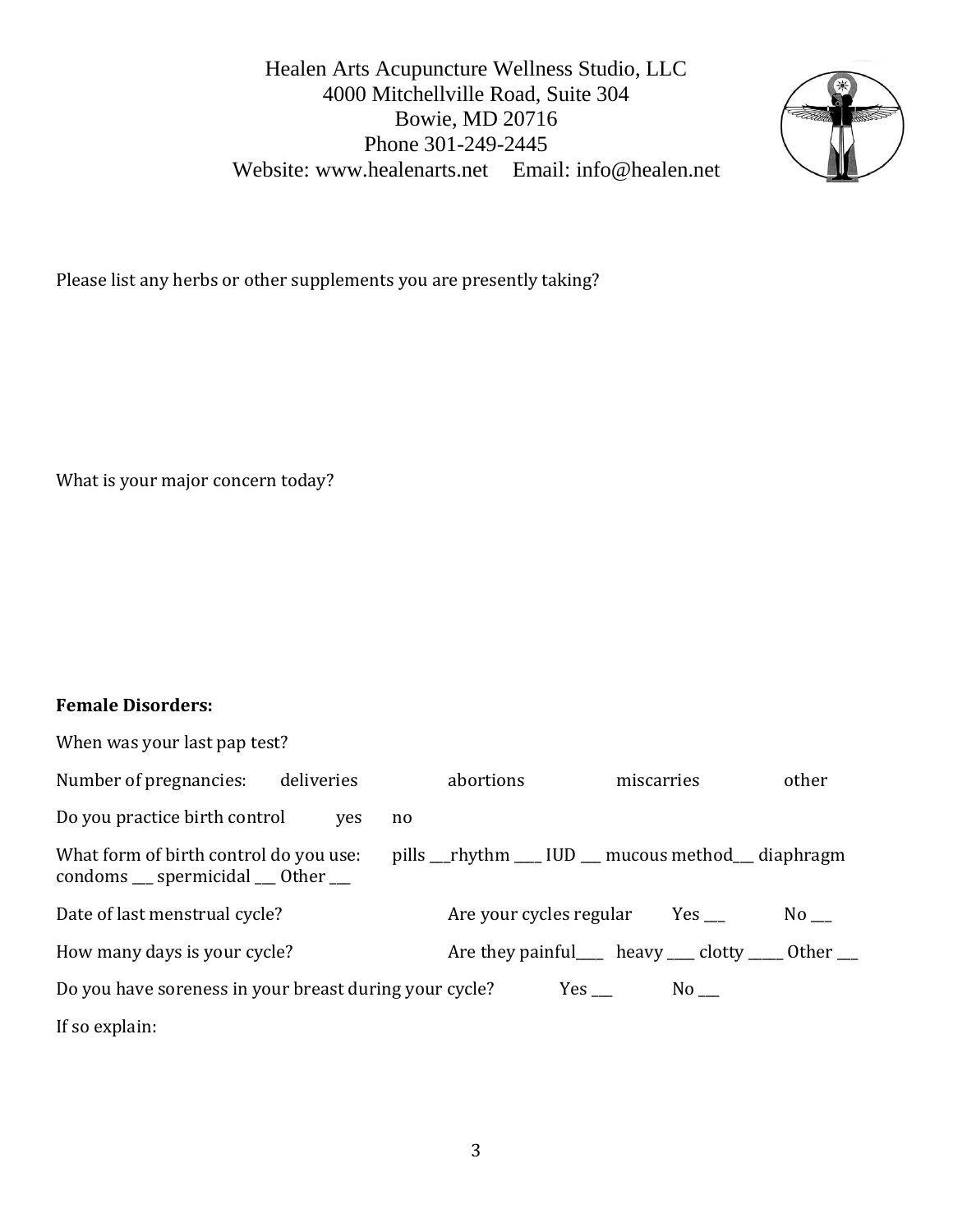

| Have you had a mammogram?                                                                             |                       | $Yes$ No $\_\$ |              |    |              | If yes what was the results:  |                   |    |
|-------------------------------------------------------------------------------------------------------|-----------------------|----------------|--------------|----|--------------|-------------------------------|-------------------|----|
| Has your breast leaked other than during the time you where breast-feeding?<br>If yes please explain: |                       |                |              |    |              |                               | Yes               | No |
| Have you found any lumps in your breast?                                                              |                       |                | $Yes$ $\_\_$ |    |              | No __ If so explain           |                   |    |
| Are you pregnant?                                                                                     | Yes<br>N <sub>o</sub> |                |              |    |              | if so how many months? ______ |                   |    |
| <b>Male Health History:</b>                                                                           |                       |                |              |    |              |                               |                   |    |
| Are you of the age to have a prostate exam?                                                           |                       |                | yes          | no | if yes, when |                               |                   |    |
| What was the outcome of the exam?                                                                     |                       |                |              |    |              |                               |                   |    |
| Have you had any male fertility issues?                                                               |                       |                | yes          | no | if yes, what |                               |                   |    |
| List your children:                                                                                   |                       |                |              |    |              |                               |                   |    |
| <b>Names</b>                                                                                          |                       |                | Sex          |    |              |                               | <b>Birth date</b> |    |
|                                                                                                       |                       |                |              |    |              |                               |                   |    |
|                                                                                                       |                       |                |              |    |              |                               |                   |    |
|                                                                                                       |                       |                |              |    |              |                               |                   |    |

### **Past Medical History:**

Do you have allergies? Yes \_\_\_\_ No \_\_\_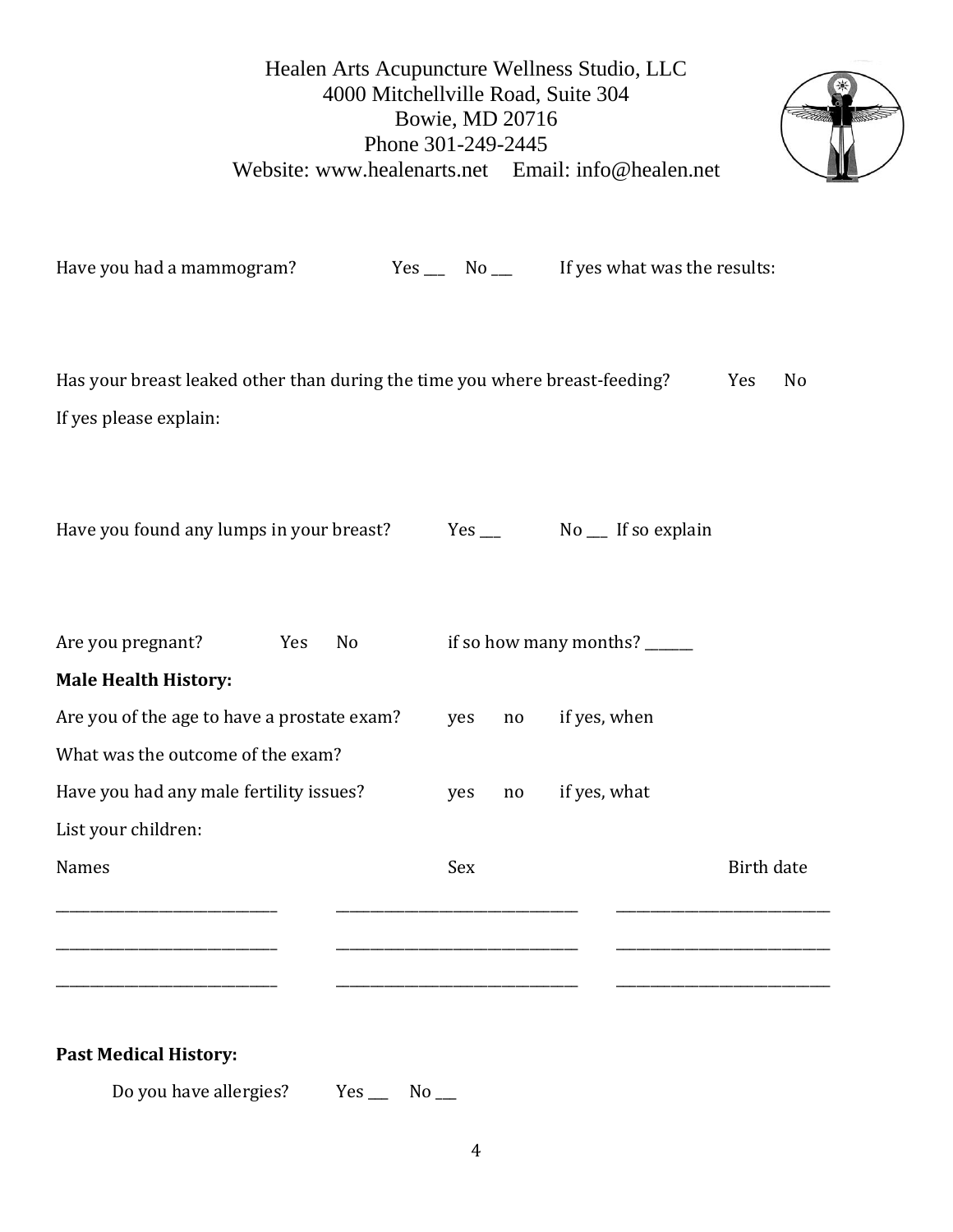

Which foods are you allergic to?

What is in your environment that could cause your allergies?

Do you take any regular medications, prescription, or over the counter for your allergies?

Have you had any operations? Yes \_\_\_\_ No \_\_\_ if yes then state when and for what illness.

Have you had any major injuries or accidents? Yes \_\_\_ No \_\_ if yes state what type of injury or accident.

Are you currently on medications? Yes \_\_\_ No \_\_ If the answer is yes, please list all medication.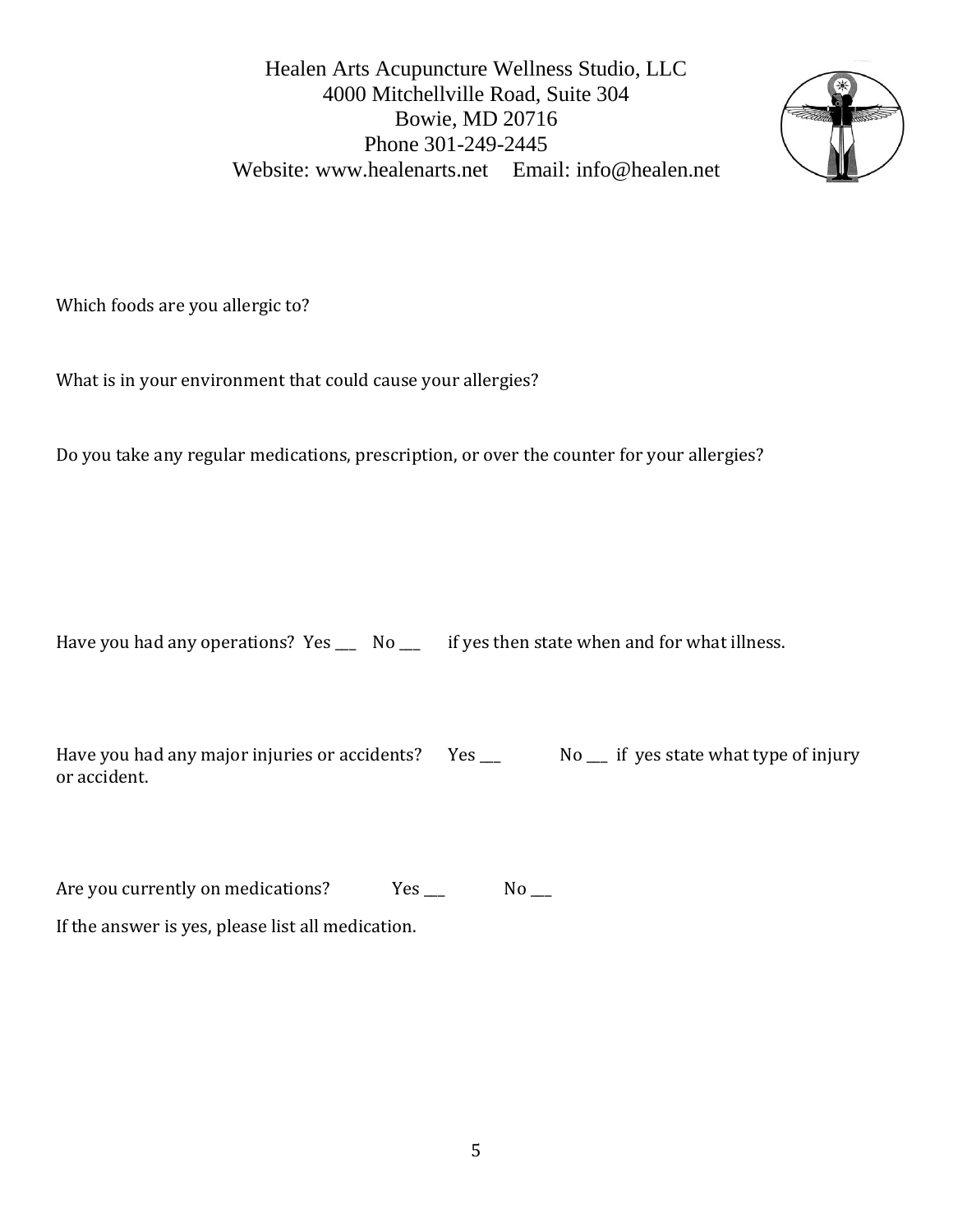

List any other health conditions you are experiencing.

What are your future goals for your health and well-being?

What are three factors in your life that seem most important to your daily health?

1.

2.

3.

Are you interested in changing your health and life patterns? Yes \_\_ No \_\_ Explain how you would like to make this change.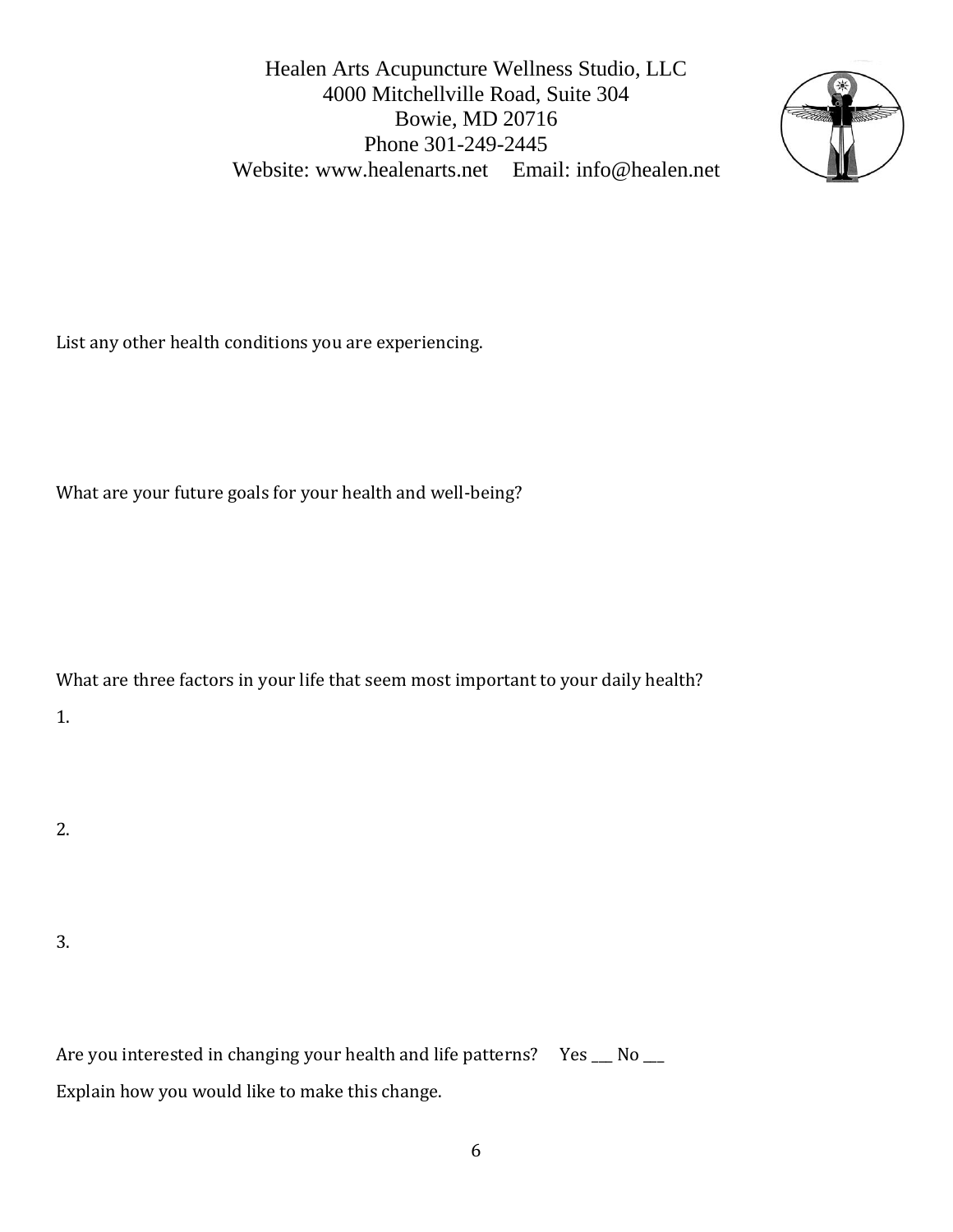

Have you had a physical? Yes \_\_\_ No\_\_ Date \_\_\_\_\_

Make one check mark on any of the symptoms or illness you have had. Make two check marks if the illness is reoccurring and make three if the illness is a regular difficulty.

| weight loss or gain _____                      | high blood pressure _____     | sores in mouth _____                     | diabetes $\_\_$               |
|------------------------------------------------|-------------------------------|------------------------------------------|-------------------------------|
| muscle cramps _____                            | kidney stone ____             | joint swelling ______                    | headaches _____               |
| pneumonia _____                                | psoriasis ______              | elevated cholesterol __                  | $anemia$ <sub>_____</sub>     |
| $fever$ <sub>_____</sub>                       | dizziness _____               | arthritis ____                           | $obesity$ <sub>_____</sub>    |
| $ADD$ <sub>______</sub>                        | hives $\_\_$                  | intestinal issues _____                  | $polio$ <sub>______</sub>     |
| ringing in the ears ____                       | skin boils ______             | constipation ______                      | nosebleeds ____               |
| sinus congestion _____                         | allergies $\_\_\_\_\_\_\_\_\$ | diarrhea _____                           | $colitis$ <sub>______</sub>   |
| jaundice _____                                 | hepatitis ______              | eye issues _____                         | syphilis $\frac{ }{ }$        |
| $HIV$ <sub>______</sub>                        | $STDs$ <sub>___________</sub> | asthma $\_\_\_\_\_\$                     | parasites ______              |
| $HPV$ <sub>_____</sub>                         | yeast infection _____         | bruise easily _____                      | itching _______               |
| fatigue $\_\_$                                 | bad breath ______             | teeth/gum issues ____                    | $coughing$ <sub>____</sub>    |
| breathing difficulties ____                    | blackouts _____               | muscle cramps/tension __ hemorrhoids ___ |                               |
| heart palpitations _____                       | digestion issues _____        | chicken $\mathsf{p}\text{o}$ x $\_\_$    | $eczema$ <sub>____</sub>      |
| epilepsy <sub>_____</sub>                      | aging rapidly $\_\_\_\_\$     | $cancer$ <sub>___</sub>                  |                               |
| sexual desire increase _____ or decrease _____ |                               | jaundice _____                           | $mumps$ <sub>______</sub>     |
|                                                |                               |                                          | $confusion$ <sub>______</sub> |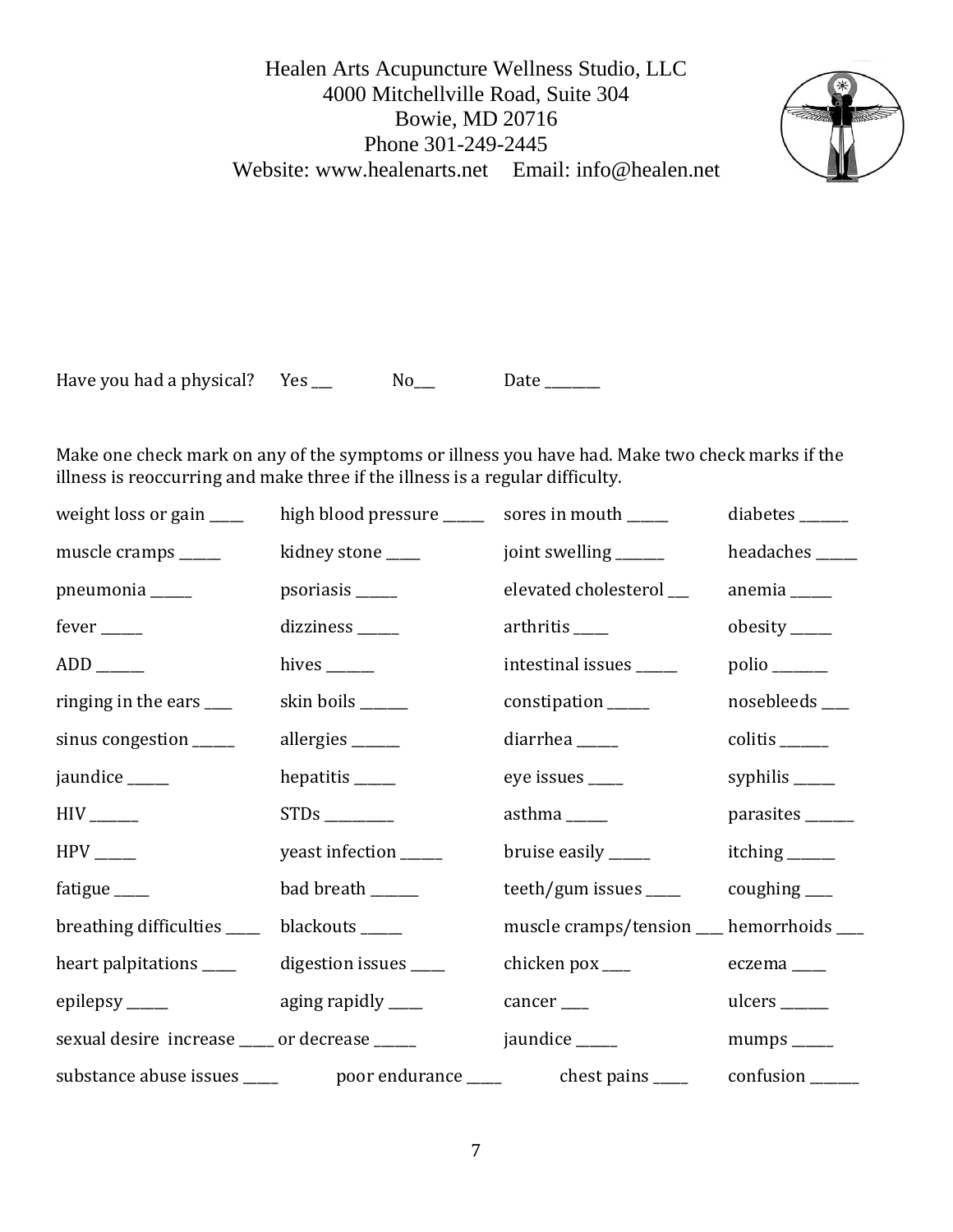| bedwetting _____                                                   | Healen Arts Acupuncture Wellness Studio, LLC<br>4000 Mitchellville Road, Suite 304<br>Bowie, MD 20716<br>Phone 301-249-2445<br>Website: www.healenarts.net Email: info@healen.net<br>urinary tract issues burning _____ bubbly urine _____ bladder infection _____ |                      |    |
|--------------------------------------------------------------------|--------------------------------------------------------------------------------------------------------------------------------------------------------------------------------------------------------------------------------------------------------------------|----------------------|----|
|                                                                    |                                                                                                                                                                                                                                                                    |                      |    |
|                                                                    | shoulder pain/tightness ______ leg pain/tightness ______ swelling of the ankles _____                                                                                                                                                                              |                      |    |
|                                                                    | low blood pressure _______ heart disease _____ heart attack _____ nervousness ____                                                                                                                                                                                 |                      |    |
| Have you had any substance abuse issues?<br>If yes please explain: |                                                                                                                                                                                                                                                                    | $Yes \_ no \_ no \_$ |    |
|                                                                    |                                                                                                                                                                                                                                                                    |                      |    |
|                                                                    | if yes, when would you like to start? ___________                                                                                                                                                                                                                  |                      | no |
|                                                                    |                                                                                                                                                                                                                                                                    |                      |    |
|                                                                    | Have you been hospitalized for any major illness:                                                                                                                                                                                                                  |                      |    |

# **Family History:**

List immediate family members and their health status: If they are alive and well place A/W in the space and if they are deceased place D in the space.

| Relationship | health status |
|--------------|---------------|
| Mother       |               |

Father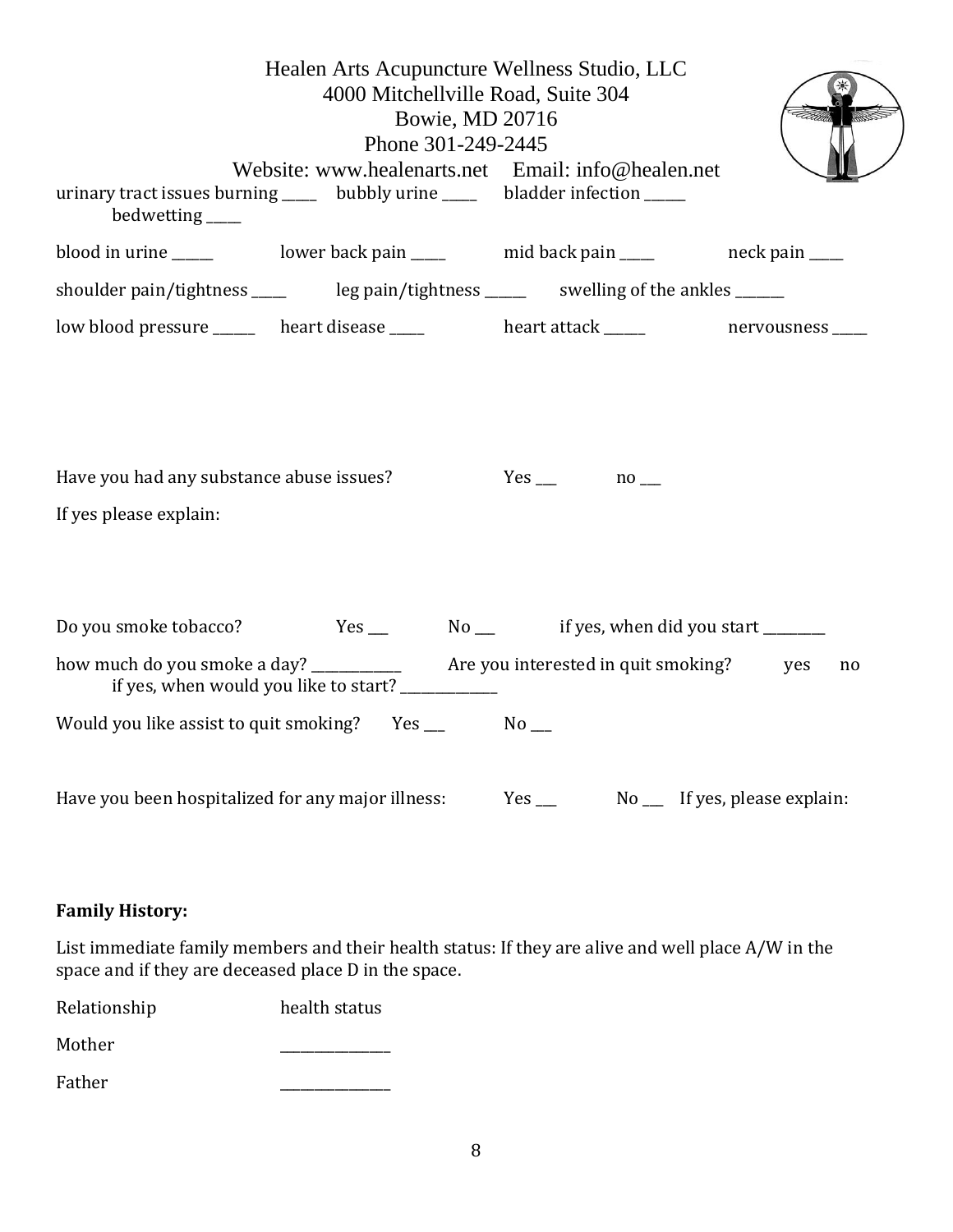|                                                           | Healen Arts Acupuncture Wellness Studio, LLC        | 4000 Mitchellville Road, Suite 304<br>Bowie, MD 20716<br>Phone 301-249-2445 |                           |                            |
|-----------------------------------------------------------|-----------------------------------------------------|-----------------------------------------------------------------------------|---------------------------|----------------------------|
|                                                           | Website: www.healenarts.net Email: info@healen.net  |                                                                             |                           |                            |
| Sister                                                    |                                                     |                                                                             |                           |                            |
| Sister                                                    |                                                     |                                                                             |                           |                            |
| Sister                                                    |                                                     |                                                                             |                           |                            |
| <b>Brother</b>                                            |                                                     |                                                                             |                           |                            |
| <b>Brother</b>                                            |                                                     |                                                                             |                           |                            |
| <b>Brother</b>                                            |                                                     |                                                                             |                           |                            |
|                                                           |                                                     |                                                                             |                           |                            |
| Are any of these following illnesses in your family tree? |                                                     |                                                                             |                           |                            |
| mental illness ______                                     |                                                     |                                                                             | high blood pressure _____ |                            |
| heart disease ______                                      |                                                     |                                                                             |                           |                            |
| epilepsy $\_\_$                                           | multiple sclerosis __________ tuberculosis ________ |                                                                             |                           | $gout$ <sub>________</sub> |
|                                                           |                                                     |                                                                             |                           |                            |

Place write any other health information in this space that has not been covered above.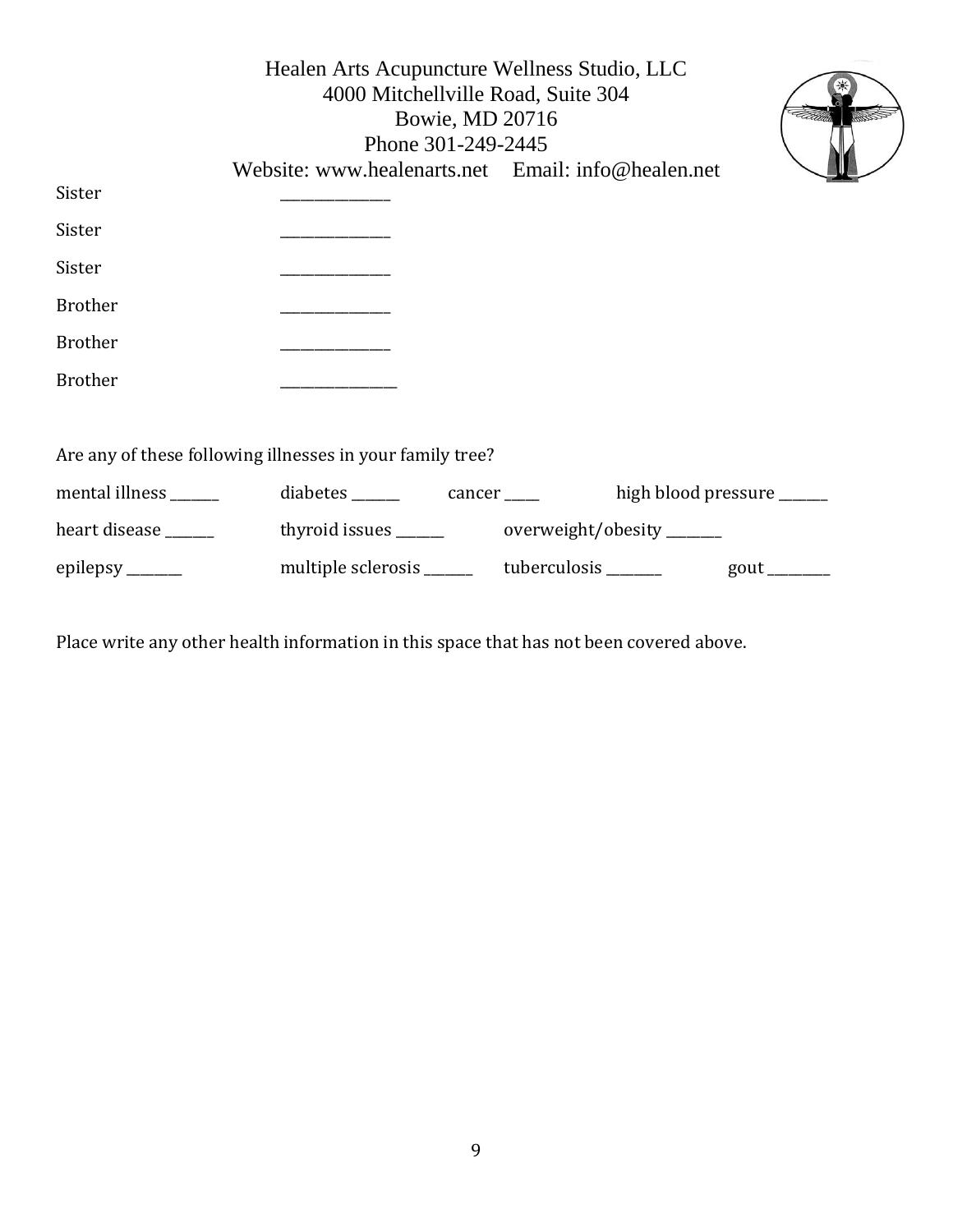

#### **Release Form**

Healen Arts LLC is a Complementary Alternative Integrative Healthcare organization. We are not a substitute for your primary health care professional, physician, clinic, hospital, or any other health care provider or institution.

Dr. Muwwakkil nor staff have the authority to advise you to discontinue or change nor alter any prescribed medication that you are presently or recommended by your physician or health care provider.

Our services provide energy balancing methods that assists the body in regaining and maintaining its' own natural balance. We accomplish this through the use of Micronutrients, Phytonutrients, Bodywork Therapies, Visualization, Transpersonal and Spiritual Coaching. We make no claims to heal or cure any health imbalances.

By signing this form, release Healen Arts from any liability (ies) that may occur by any adverse effects from the therapies, supplements or service programs provided. In the event, you are using insurance coverage, this document permits Healen Arts to release medical information to your insurance company.

Signature of Insured card Holder if Different Then Above